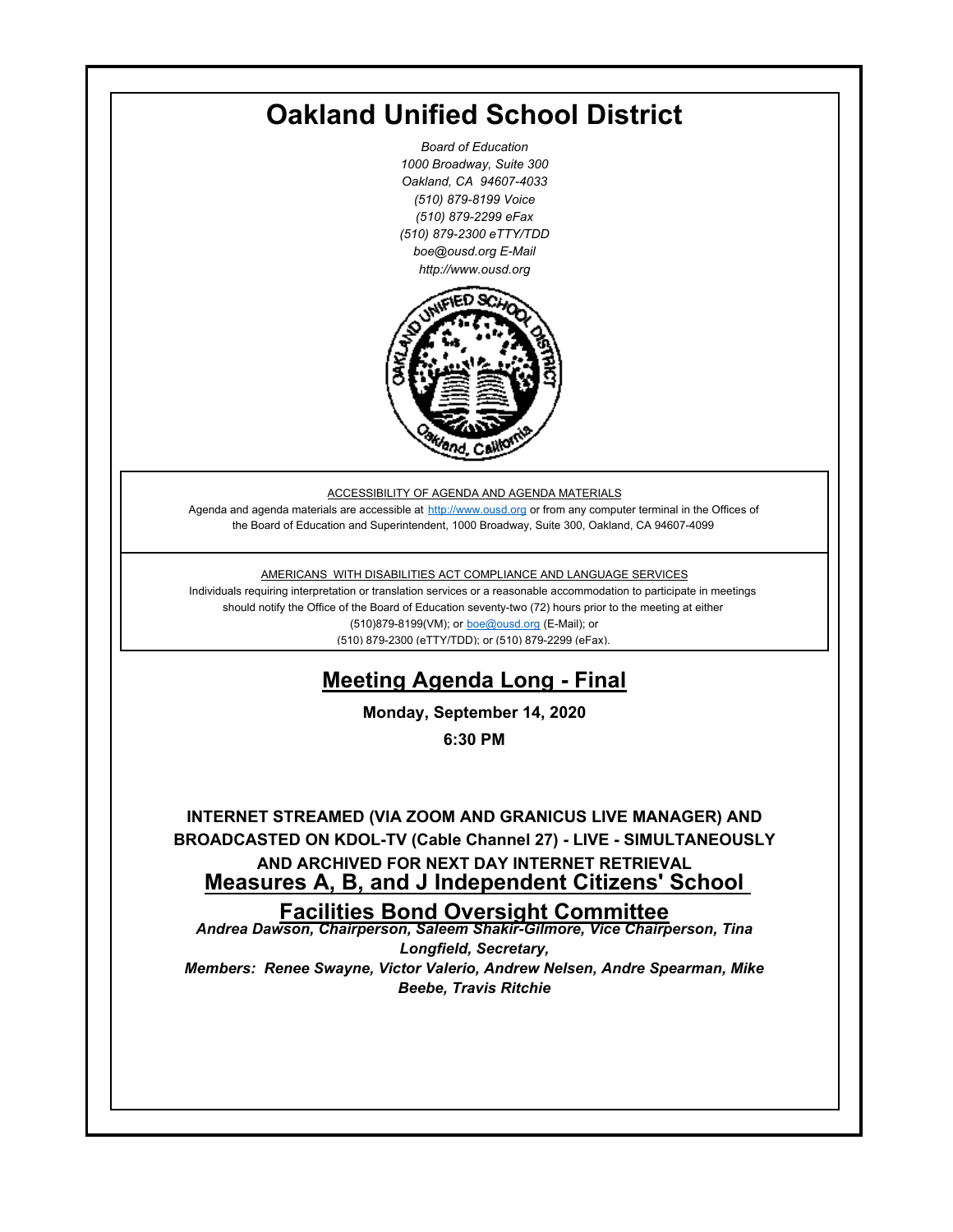LEY CUMPLIMIENTO PARA AMERICANOS CON DISCAPACIDADES Y SERVICIO DE IDIOMAS Personas que requieran servicios de traducción o interpretación o facilidades razonables para participar en juntas deberán notificar a la Oficina de la Mesa Directiva de Educación setenta y dos (72) horas antes de la junta ya sea al (510)879-8199(VM); o boe@ousd.org (E-Mail); o (510) 879-2300 (eTTY/TDD); o (510) 879-2299 (eFax).

#### 美国残障人士法案條例遵守及語言服務

個别人士需要傳譯及翻譯服務或有合理安排去參與會議的應該在舉行會議之前的七十二(72)小時通知教育委員 會。請致電(510)879-8199(留言);或 boe@ousd.org (電郵) ;或(510) 879-2300 (電子文字電話/聽障專用電信 設備 (eTTY/TDD));或(510) 879-2299 (電子圖文傳真 (eFax))。

#### TUẦN HÀNH ĐẠO LUẬT NGƯỜI MỸ KHUYẾT TẤT VÀ DỊCH THUẬT

Những người nào cần thông ngôn hay phiên dịch hay một sắp xếp hợp lý nào để tham gia các buổi họp phải thông báo Văn phòng của Hội đồng Giáo dục bảy mươi hai (72) tiếng đồng hồ trước buổi họp, số điện thoại (510)879-8199 (VM); hay là boe@ousd.org (E-Mail); hay là (510) 879-2300 (eTTY/TDD); hay là số (510) 879-2299 (eFax).

### សេវាបកប្រែភាសា និងការអនុលោមតាមច្បាប់ជនជាតិអាមេរិកាំងពិការ

អកណាដែលត្រូវការសេវាបកប្រែភាសាដោយផ្ទាល់មាត់ ឬជាលាយលក្ខអក្សរ ឬត្រូវការការជួយសម្រះសម្រលយ៉ាងសមរម្យ មួយ ដើម្បីចូលរួមក្នុងកិច្ចប្រជុំនានានោះ ត្រវង្គល់ដំណឹងទៅកាន់ទីការិយាល័យនៃក្រមប្រឹក្សាអប់រំ ឱ្យបានចិតសិបពី (72) ម៉ោង មុនកិច្ចប្រជុំ តាមរយៈទូរស័ព្ទ:លេខ <u>(510) 879-8199</u> បុតាមរយៈអ៊ីមែល <u>boe@ousd.org</u> បុទូរស័ព្ទ eTTY/TDD លេខ (510) 879-2300 ប៊ូទូសារលេខ (510) 879-2299។

الامتثال لقانون الأمريكيين نو ي الإحاقات (ADA) وتوفير الخدمات اللغوية من يحتاج إلى خدمات الترجمة المكتوبة أو خدمات الترجمة الفورية أو الترتيبات التيسيرية المعفّولة لكي يساهم في الإجتماعات فالمرجو منه إبلاغ مكتب إدارة التعليم إثنين وسبعين (72) ساعة قبل الإجتماع بوسيلة من الوسائل التالية: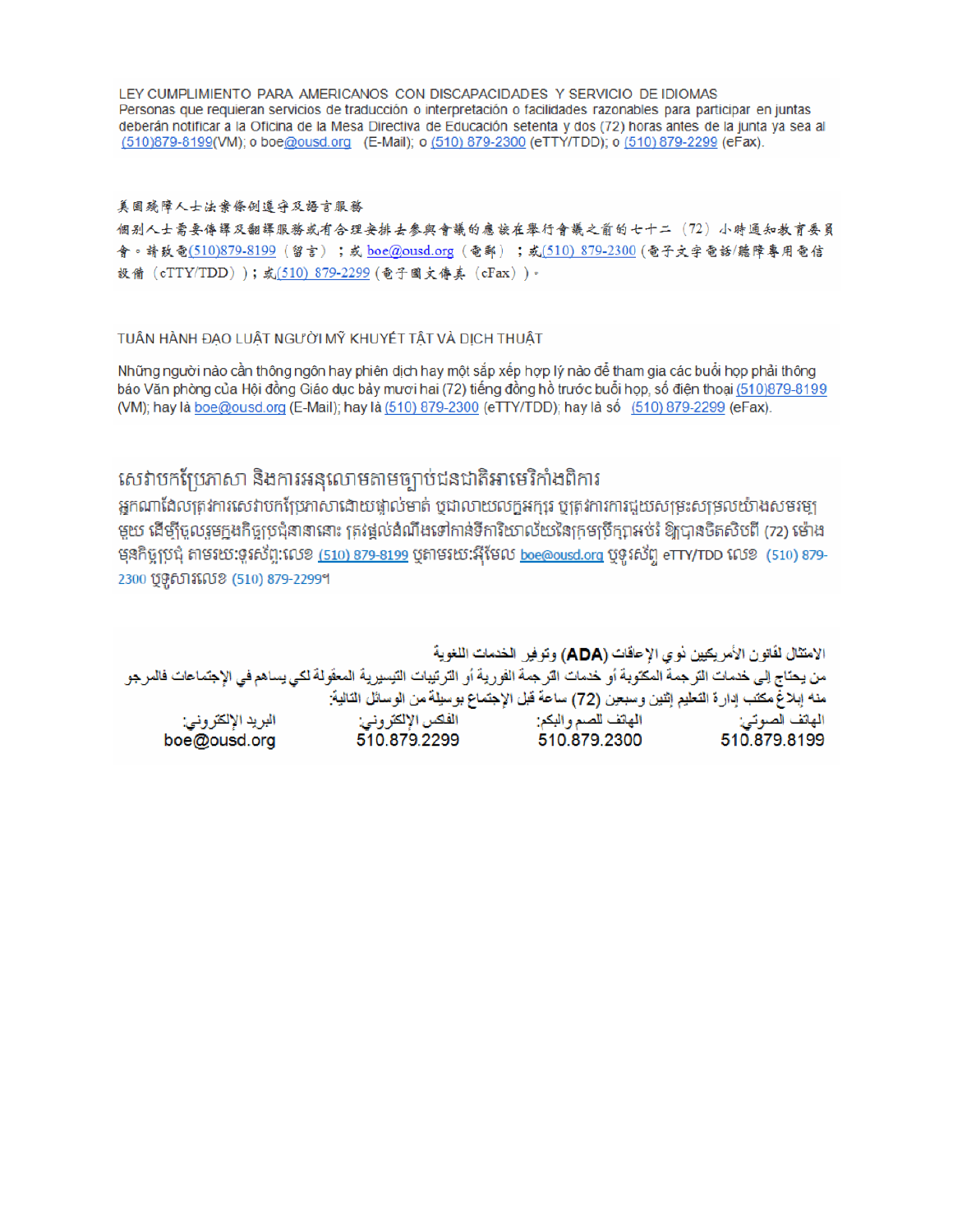#### **COMMITTEE MEMBERS ATTEND VIRTUALLY**

*Pursuant to the Governor's Executive Order Nos. N-25-20 and N-29-20, members of the Measures A, B, and J Independent Citizens' School Facilities Bond Oversight Committee and other designated staff, will join the meeting via phone/video conference and no teleconference locations need be posted.* 

*•To view the meeting by Zoom video conference, please click on LINK at the Noticed meeting time. Instructions on how to join a meeting by video conference is available at: https://support.zoom.us/hc/en-us/articles/201362193-Joinin g-a-Meeting.* 

*•To listen to the meeting by phone, please call at the Noticed meeting time (669) 900-9128, then enter Webinar ID 894 0517 3491, then press "#". If asked for a participant id or code, press #. Instructions on how to join a meeting by phone are available at: https://support.zoom.us/hc/en-us/articles/201362663-Joinin g-a-meeting-by-phone.* 

*•To view the Noticed meeting from the District's Home Page - Upcoming Events & Live Meeting Video, select the meeting name and click on the "In Progress" link under Video or go to the Legislative Information Center (under Board of Education on Home Page)>Calendar Tab>Calendar>Today> Measures A, B, and J Independent Citizens' School Facilities Bond Oversight Committee>"In Progress" link under Video. There are three ways to make public comment within the time allotted for public comment on an eligible Agenda item.* 

*•To comment by Zoom video conference, click the "Raise Your Hand" button to request to speak when Public Comment is being taken on the eligible Agenda item. You*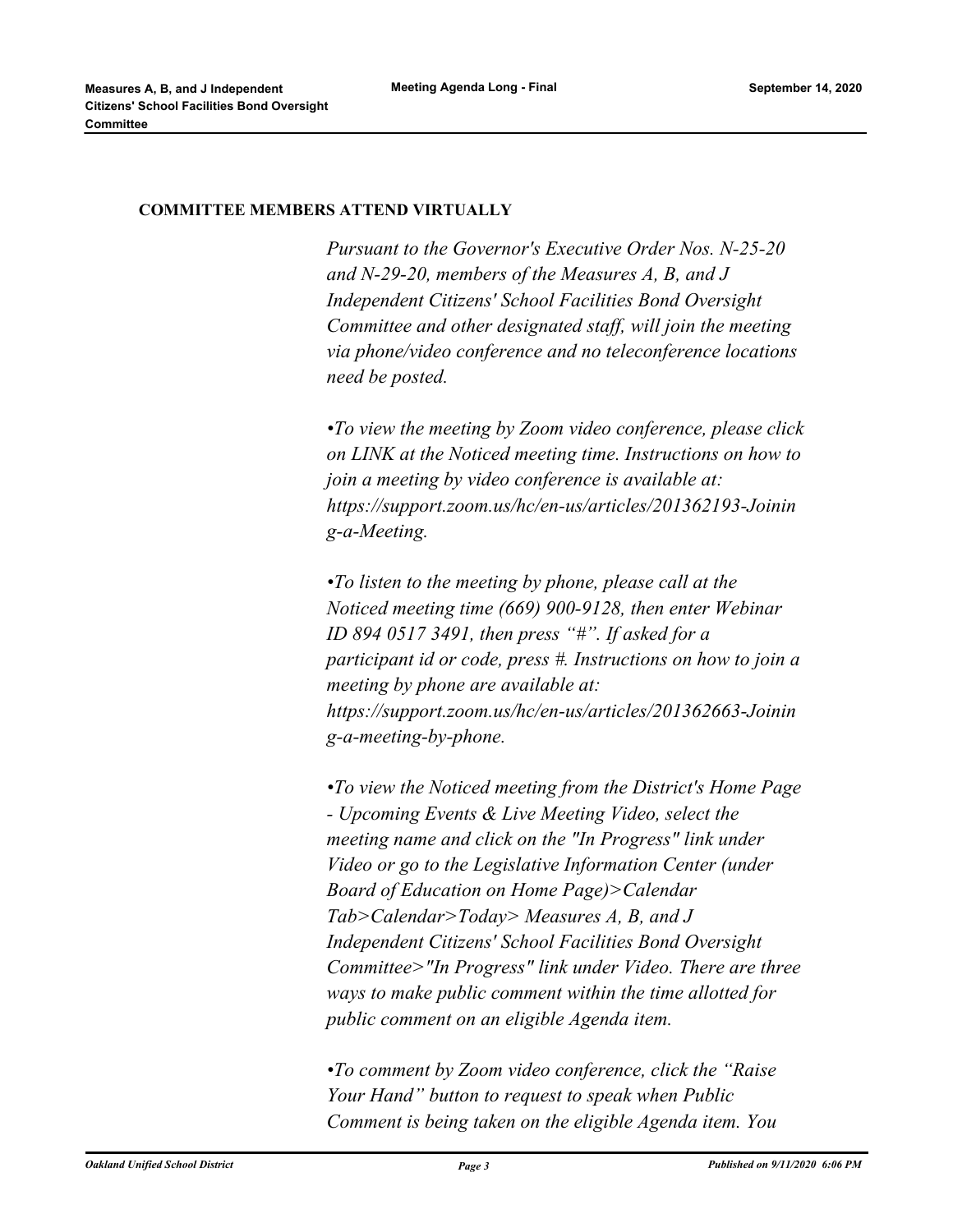*will be called on (by the name you logged in with), unmuted and allowed to make public comment. After the allotted time, you will then be re-muted. Instructions on howto "Raise Your Hand" is available at: https://support.zoom.us/hc/en-us/articles/205566129-Raise Hand-In-Webinar.* 

*•To comment by phone, press "\*9" to "Raise Your Hand" to request to speak when Public Comment is being taken on the eligible Agenda Item. You will be called on (by the Area Code and the last three digits of your phone number), unmuted and allowed to make public comment. After the allotted time, you will then be re-muted. Instructions of how to raise your hand by phone are available at: https://support.zoom.us/hc/en-us/articles/201362663-Joinin g-a-meeting-by-phone.* 

*• eComment. To make a written comment, before or while a meeting is "In Progress," from the District's Home Page - Upcoming Events & Live Meeting Video, select the meeting name and click on the "eComment" link or go to the Legislative Information Center (under Board of Education on Home Page)>Calendar Tab>Calendar>Today> Measures A, B, and J Independent Citizens' School Facilities Bond Oversight Committee>"eComment". Written comments made on an eligible Agenda item, upon clicking of the Submit Button, are immediately sent via email to all members of the legislative body and key staff supporting the legislative body. Each eComment is a Public Record.Pursuant to the Governor's Executive Order Nos. N-25-20 and N-29-20, members of the Measures A, B, and J Independent Citizens' School Facilities Bond Oversight Committee and other designated staff, will join the meeting via phone/video conference and no teleconference locations need be posted.* 

*•To view the meeting by Zoom video conference, please click on LINK at the Noticed meeting time. Instructions on how to*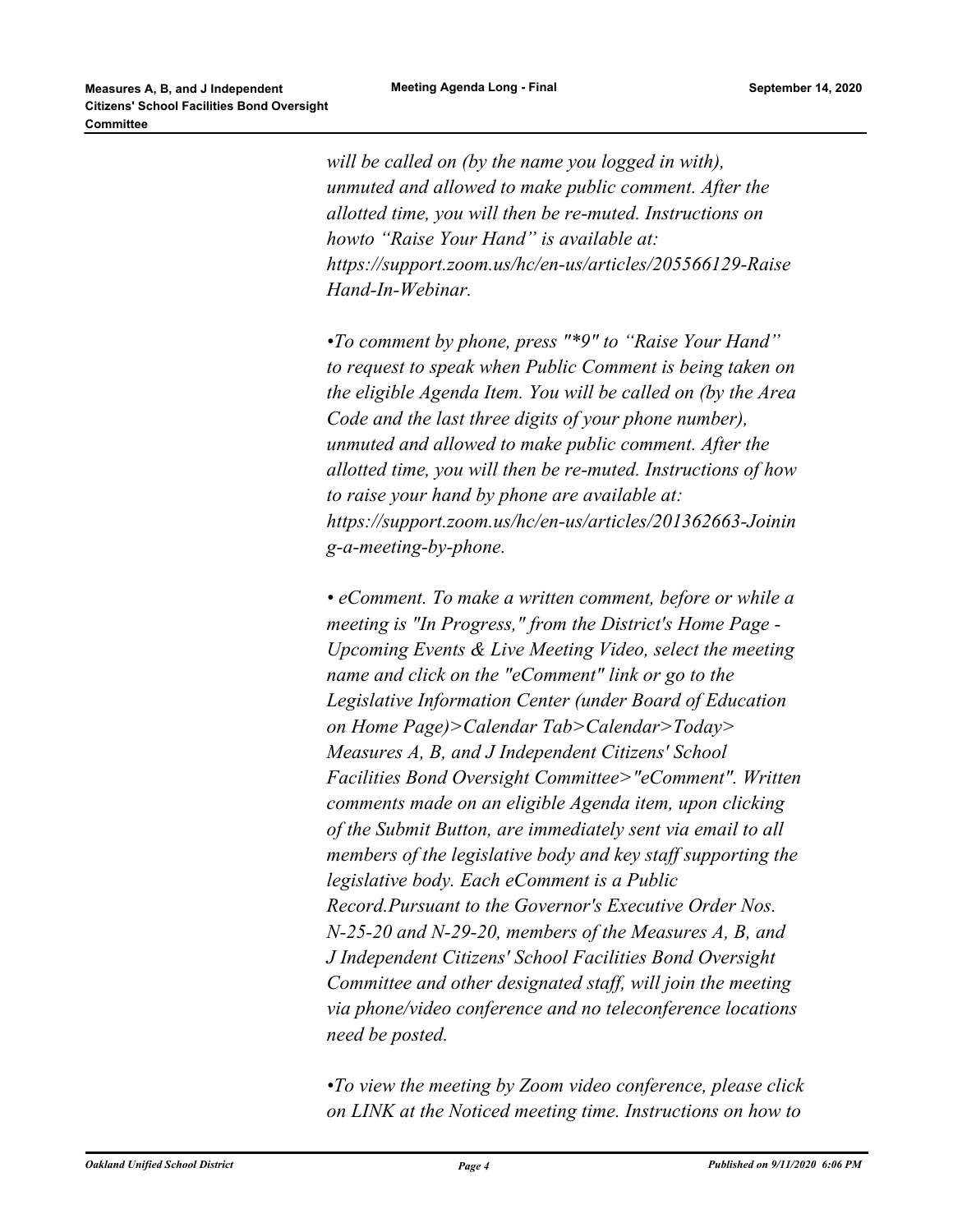*join a meeting by video conference is available at: https://support.zoom.us/hc/en-us/articles/201362193-Joinin g-a-Meeting.* 

*•To listen to the meeting by phone, please call at the Noticed meeting time (669) 900-9128, then enter Webinar ID 894 0517 3491, then press "#". If asked for a participant id or code, press #. Instructions on how to join a meeting by phone are available at: https://support.zoom.us/hc/en-us/articles/201362663-Joinin g-a-meeting-by-phone.* 

*•To view the Noticed meeting from the District's Home Page - Upcoming Events & Live Meeting Video, select the meeting name and click on the "In Progress" link under Video or go to the Legislative Information Center (under Board of Education on Home Page)>Calendar Tab>Calendar>Today> Measures A, B, and J Independent Citizens' School Facilities Bond Oversight Committee>"In Progress" link under Video. There are three ways to make public comment within the time allotted for public comment on an eligible Agenda item.* 

*•To comment by Zoom video conference, click the "Raise Your Hand" button to request to speak when Public Comment is being taken on the eligible Agenda item. You will be called on (by the name you logged in with), unmuted and allowed to make public comment. After the allotted time, you will then be re-muted. Instructions on howto "Raise Your Hand" is available at: https://support.zoom.us/hc/en-us/articles/205566129-Raise Hand-In-Webinar.* 

*•To comment by phone, press "\*9" to "Raise Your Hand" to request to speak when Public Comment is being taken on the eligible Agenda Item. You will be called on (by the Area Code and the last three digits of your phone number), unmuted and allowed to make public comment. After the*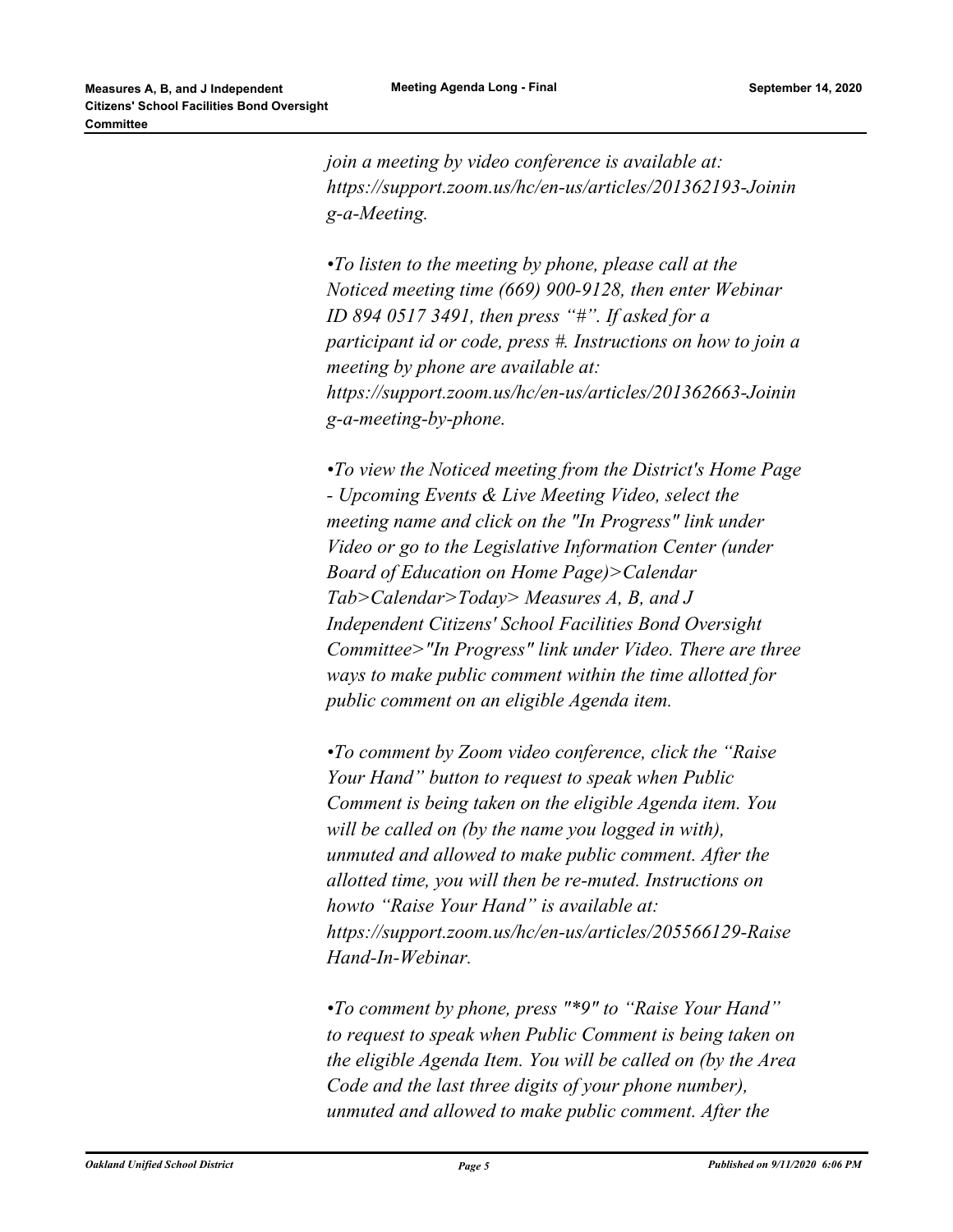*allotted time, you will then be re-muted. Instructions of how to raise your hand by phone are available at: https://support.zoom.us/hc/en-us/articles/201362663-Joinin g-a-meeting-by-phone.* 

*• eComment. To make a written comment, before or while a meeting is "In Progress," from the District's Home Page - Upcoming Events & Live Meeting Video, select the meeting name and click on the "eComment" link or go to the Legislative Information Center (under Board of Education on Home Page)>Calendar Tab>Calendar>Today> Measures A, B, and J Independent Citizens' School Facilities Bond Oversight Committee>"eComment". Written comments made on an eligible Agenda item, upon clicking of the Submit Button, are immediately sent via email to all members of the legislative body and key staff supporting the legislative body. Each eComment is a Public Record.*

### **A. Call to Order**

### **B. Roll Call**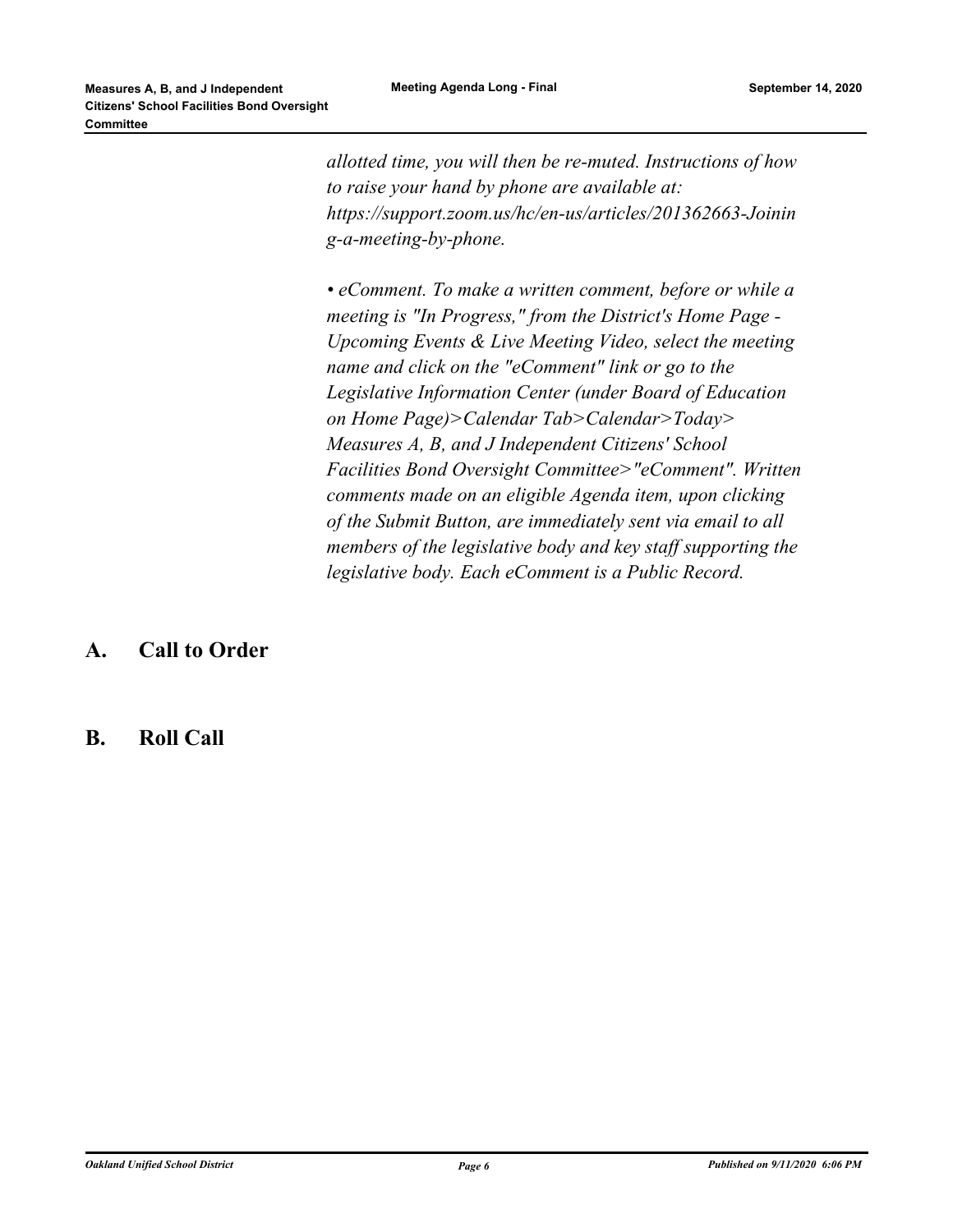### **C. Speaker Request Cards/Modification(s) To Agenda**

*Submission of Speaker Cards in the traditional manner is N/A, given this meeting is Virtual, during the COVID-19 Public Health Emergency. See the above NOTICE - COVID-19 PUBLIC HEALTH EMERGENCY for instructions on how to request to speak during this meeting.*

*Modification(s) to the Agenda, by the Measures A, B, & J Independent Citizens School Facility Bond Oversight Committee, allows for any change in the printed Order of Business including, but not limited to, an announcement that an Item or Legislative File will be considered out of Agenda printed order, that consideration of an Item has been withdrawn, postponed, rescheduled or "pulled" or taken off of the General Consent Report for separate discussion and/or possible action.*

### **D. Adoption of Committee Minutes**

**[20-1800](http://ousd.legistar.com/gateway.aspx?m=l&id=/matter.aspx?key=50387) Minutes - Measures A, B, and J Independent Citizens' School Facilities Bond Oversight Committee - August 17, 2020**  $\blacksquare$  A  $\blacksquare$  D.-1 Adoption by the Measures A, B, and J Independent Citizens' School Facilities Bond Oversight Committee of its August 17, 2020 Meeting Minutes. 20-1800 Minutes - Measures A, B, and J Independent Citizens' [School Facilities Bond Oversight Committee - August 17, 2020](https://ousd.legistar.com/View.ashx?M=M&ID=801500&GUID=C7940672-47EA-4F40-B908-71DEE09EC30A) *Attachments:*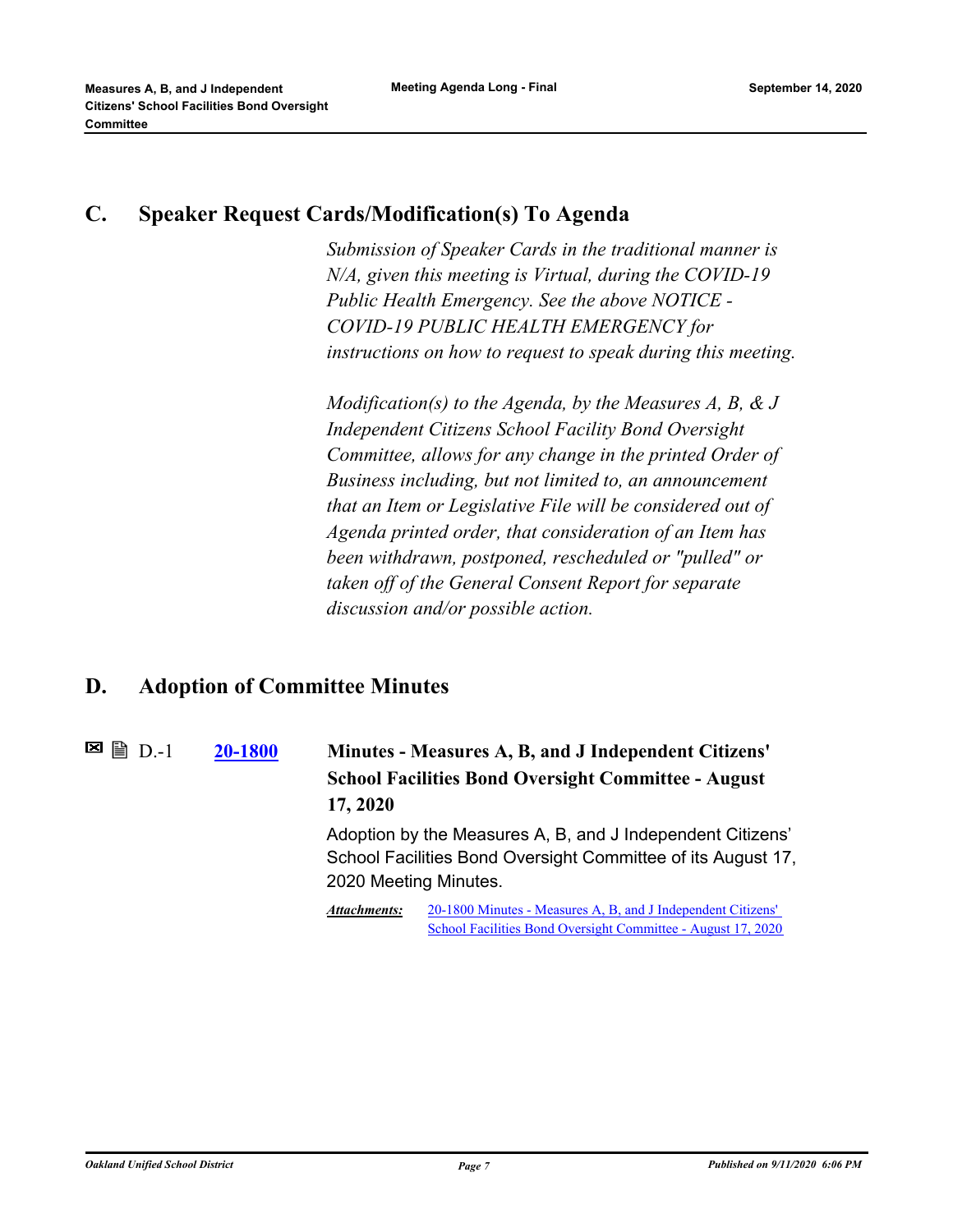### **E. Adoption of the Committee General Consent Report**

*"Adoption of the Committee General Consent Report" "means that all items appearing under this topic are approved in one motion unless a Member of the Committee requests that an item be removed and voted on separately or otherwise acted upon. Generally, these items are routine in nature, and are acted upon in one motion to conserve time and permit focus on other-than-routine legislative items on the agenda.*

*None.*

#### **F. Unfinished Business**

| F.-1 | 20-1315 |  |
|------|---------|--|
|      |         |  |

### **[20-1315](http://ousd.legistar.com/gateway.aspx?m=l&id=/matter.aspx?key=49903) Measures A, B and J Independent Citizens' School Facilities Bond Oversight Committee - Measures B and J Projects - Facilities Planning and Management**

A progress report to the Measures A, B and J Independent Citizens' School Facilities Bond Oversight Committee by Acting Deputy Chief, Facilities Planning and Management, or designee, of current Measures B and J Projects including the Request for Proposal (RFP) for Laurel CDC and Cole Administration Building Project.

#### *Legislative History*

6/8/20 Measures A, B, and J Independent Citizens' School Facilities Bond Oversight **Committee** Discussed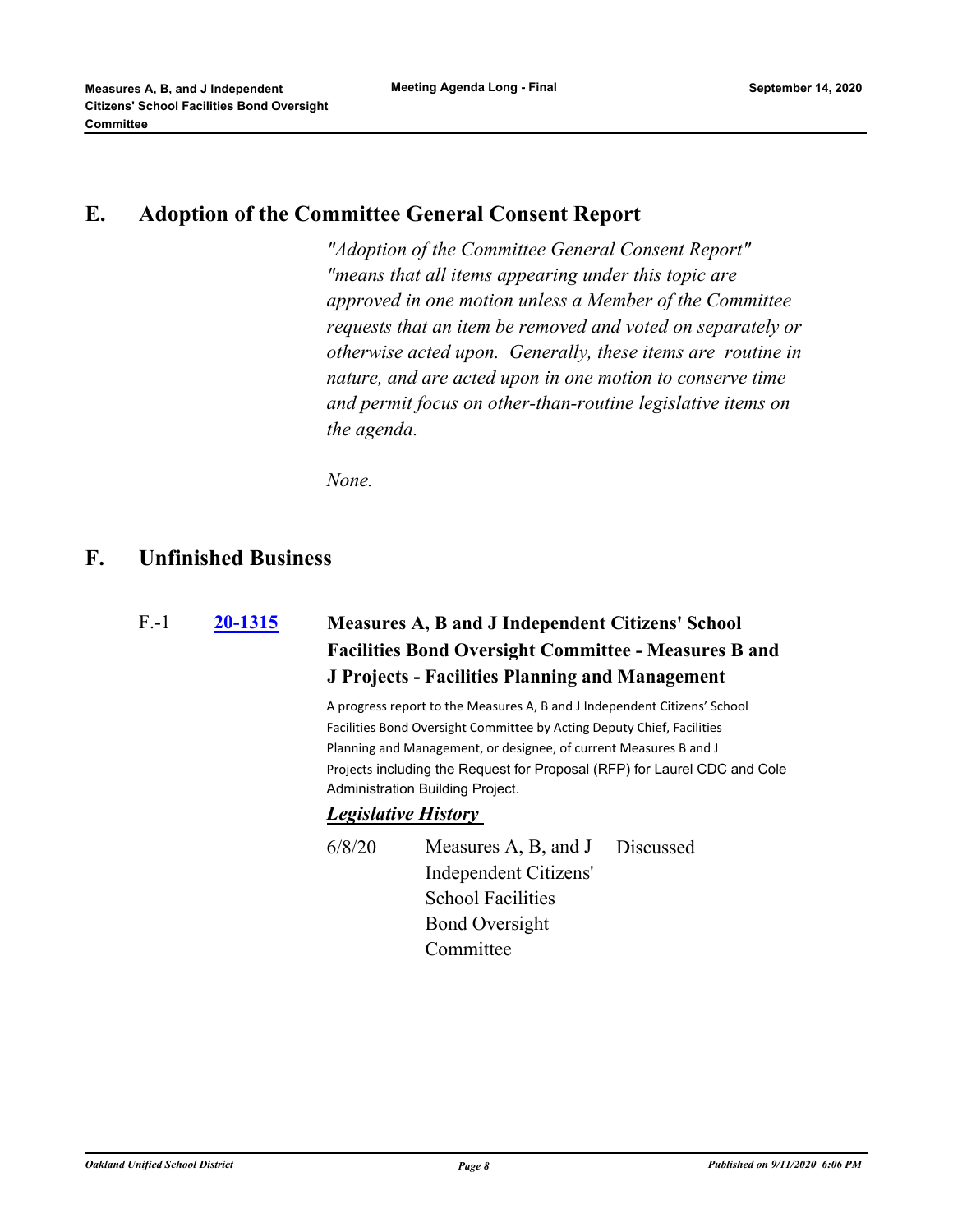#### **[20-1318](http://ousd.legistar.com/gateway.aspx?m=l&id=/matter.aspx?key=49906) Report - Measures B and J Audit Findings Responses - Year Ending 2018 and 2019 - Facilities Department ■ F.-2**

A report to the Facilities Committee by Acting Deputy Chief, Facilities Planning and Management, or Designee, of the department's responses to Audit Findings for Measures B and J Bond Funds, Fiscal Years ending June 2018 and June 2019; and the implementation of new construction software that provides controls and processes to the Department of Facilities Planning and Management.

[20-1318 Report - Measures B and J Audit Findings Responses - Year](http://ousd.legistar.com/gateway.aspx?M=F&ID=96207.pdf)  Ending 2018 and 2019 - Facilities Department (9/11/2020) *Attachments:*

#### *Legislative History*

| 6/12/20 | Facilities Committee Discussed            |           |
|---------|-------------------------------------------|-----------|
| 8/14/20 | <b>Facilities Committee</b>               | Discussed |
| 8/17/20 | Measures $A$ , $B$ , and $J$<br>Discussed |           |
|         | Independent Citizens'                     |           |
|         | <b>School Facilities</b>                  |           |
|         | <b>Bond Oversight</b>                     |           |
|         | Committee                                 |           |
| 9/11/20 | <b>Facilities Committee</b>               | Discussed |

#### **G. New Business**

 $\Xi$  A  $G-1$ 

### **[20-1799](http://ousd.legistar.com/gateway.aspx?m=l&id=/matter.aspx?key=50386) Measures A, B, and J Independent Citizens' School Facilities Bond Oversight Committee - Updated Meeting Calendar Through June 30, 2021**

A discussion and possible adoption by the Measures A, B, ad J Independent Citizens' School Facilities Bond Oversight Committee updated 2020-2021 Annual Calendar of Regular Meetings and/or topics through June 30, 2021.

[20-1799 Measures A, B, and J Independent Citizens' School Facilities](http://ousd.legistar.com/gateway.aspx?M=F&ID=96217.pdf)  Bond Oversight Committee - Updated Meeting Calendar Through June 30, 2021 (9/14/2020) *Attachments:*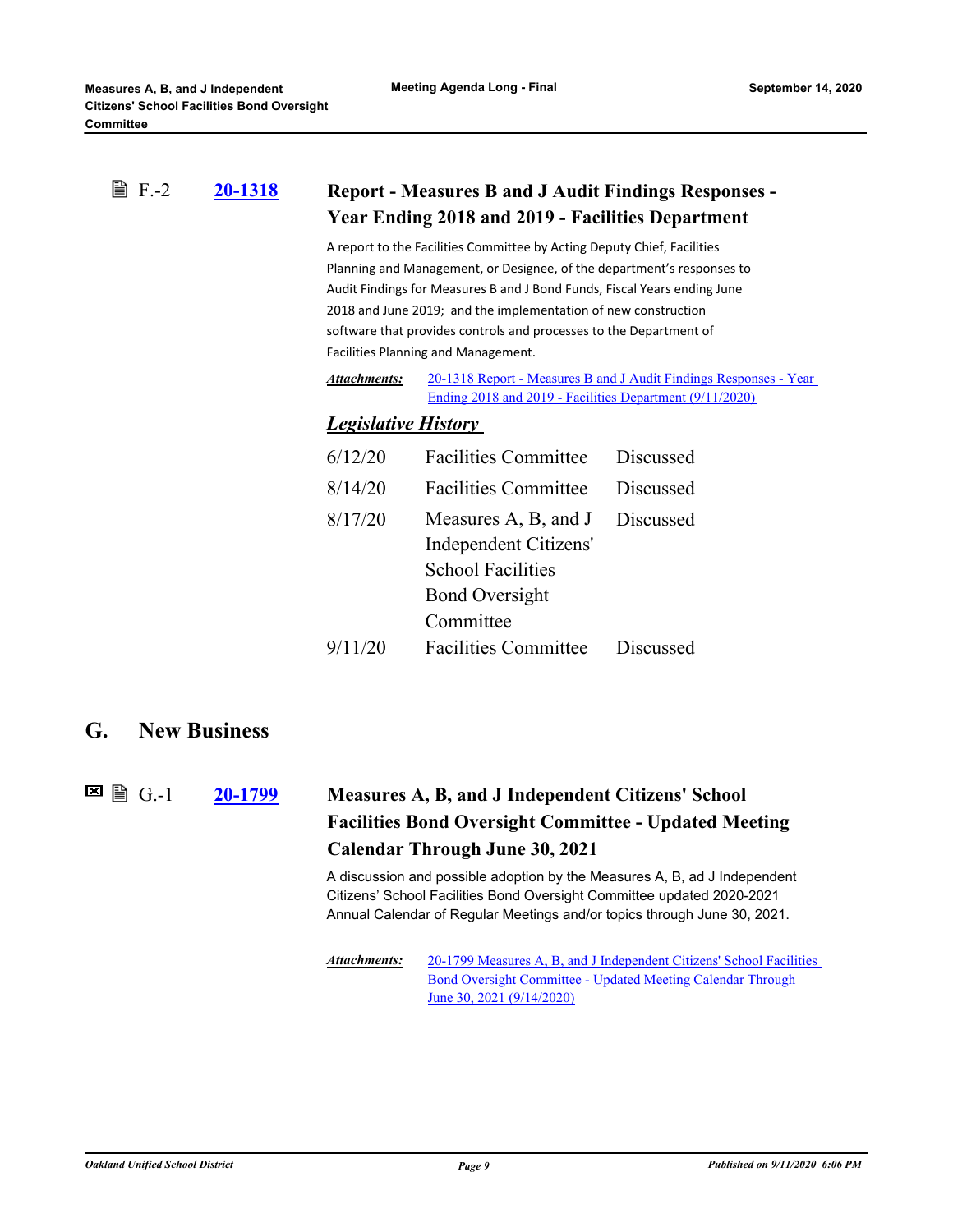#### **[20-1671](http://ousd.legistar.com/gateway.aspx?m=l&id=/matter.aspx?key=50258) Oversight Measures for Measure Y (Pending Approval by Voters) - Measures A, B, and J Independent Citizens' School Facilities Bond Oversight Committee** G.-2

A Report to the Measures A, B, and J Independent Citizens' School Facilities Bond Committee, of the Facilities Committee, pending recommendation to the Board of the Education that Board adopt Resolution No. 2021-0077 - Oversight Measures for Measure Y (Pending Approval by Voters).

| <b>Sponsors:</b>           | Gonzales                                                                                                                                                                   |                            |  |
|----------------------------|----------------------------------------------------------------------------------------------------------------------------------------------------------------------------|----------------------------|--|
| Attachments:               | 20-1671 Oversight Measures for Measure Y (Pending Approval by<br>Voters) - Measures A, B, and J Independent Citizens' School<br><b>Facilities Bond Oversight Committee</b> |                            |  |
| <b>Legislative History</b> |                                                                                                                                                                            |                            |  |
| 8/26/20                    | Board of Education                                                                                                                                                         | Assigned to the Facilities |  |

|         | <i>rooffice to the recentres</i>           |
|---------|--------------------------------------------|
|         | Committee                                  |
| 9/11/20 | Facilities Committee Recommended Favorably |
|         | as Amended to the Board                    |
|         | of Education                               |
|         |                                            |

#### **[20-1802](http://ousd.legistar.com/gateway.aspx?m=l&id=/matter.aspx?key=50389) Report - Measures A, B and J Independent Citizens' School Bond Oversight Committee Liaison - Facilities Committee Chairperson, Gary Yee** G.-3

A Report to the Measures A, B, and J Independent Citizens' School Facilities Bond Oversight Committee from the Board's Liaison to the Committee, regarding the Facilities Committee Meeting of September 11, 2020.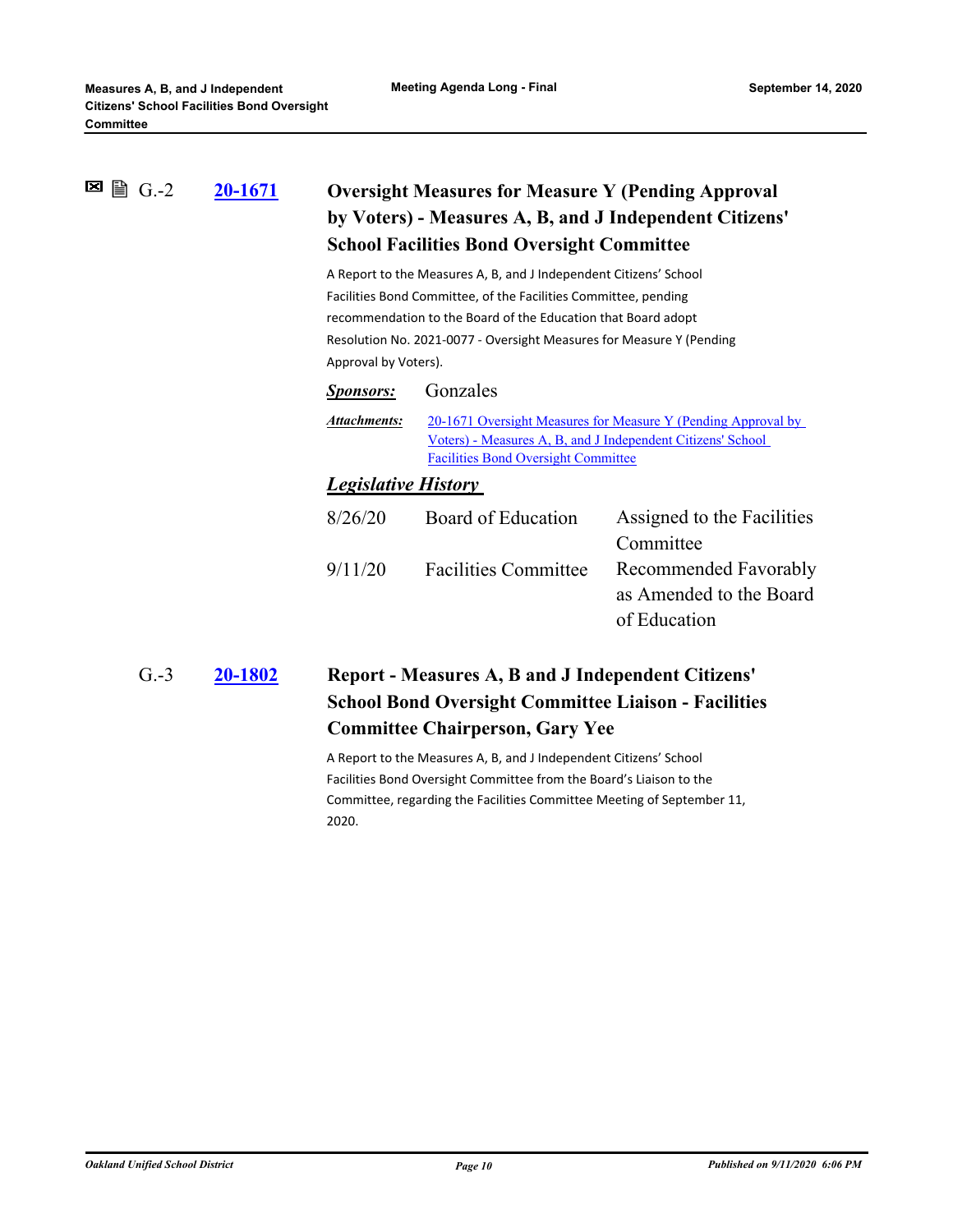### **H. Public Comments on All Non-Agenda Items Within the Subject Matter Jurisdiction of the Committee**

*This section of the agenda provides an opportunity for a member of the Public, for three minutes per person, or less, depending on the number of speakers, to directly address the Committee on any item of interest to a member of the Public that is not on the current agenda, but is within the subject matter jurisdiction of the Committee. Minutes are not transferrable from speaker to speaker. This item is limited to a total of thirty (30) minutes. The Committee may not discuss or take any action on a non-agenda item not appearing on the posted agenda for this meeting, except the Committee or staff may briefly respond to a statement made or questions posed by a member of the public, as authorized by law. In addition, on their own initiative or in response to questions posed by the public, a member of the Committee or its staff may ask a question for clarification, make a brief announcement, or make a brief report of his or her own activities.*

#### ⊠ H.-1 **[20-1801](http://ousd.legistar.com/gateway.aspx?m=l&id=/matter.aspx?key=50388) Public Comments on All Non-Agenda Items Within the Subject Matter Jurisdiction of the Measures A, B, and J Independent Citizens' School Facilities Bond Oversight Committee - September 14, 2020**

Public Comments on All Non-Agenda Items Within the Subject Matter Jurisdiction of the Measures A, B and J Committee - September 14, 2020.

### **I. Introduction of New Legislative Matter**

*This section of the Agenda is devoted to the introduction of new legislative matter within the subject matter jurisdiction of the committee by a Committee member or Members of the Public.*